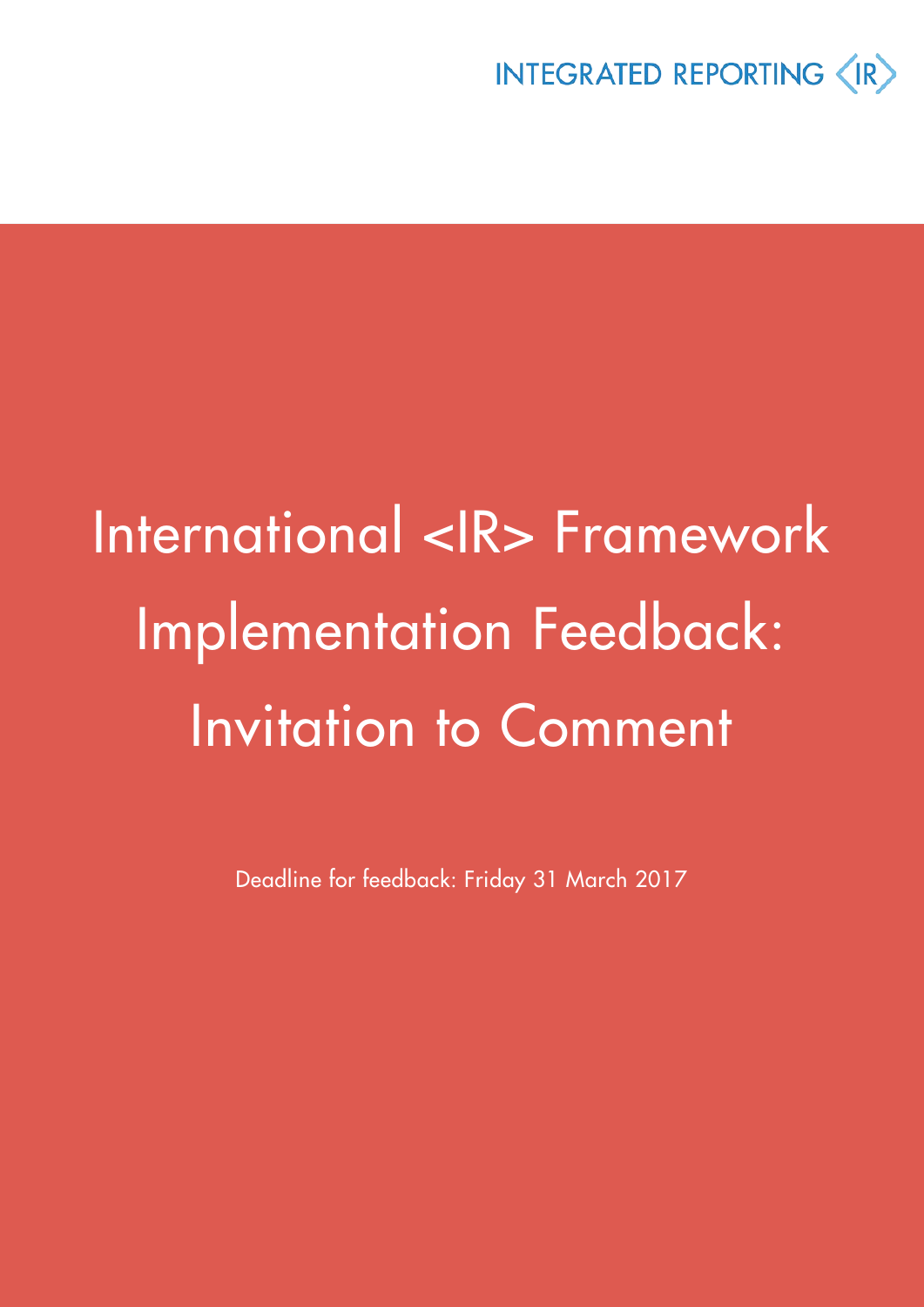## HELP SHAPE THE FUTURE OF **<**IR**>**

#### About the IIRC [This may need to be updated]

The International Integrated Reporting Council (IIRC) is a global coalition of regulators, investors, companies, standard setters, the accounting profession and NGOs. Together, this coalition shares the view that communication about value creation should be the next step in the evolution of corporate reporting.

#### Purpose of this paper

The purpose of this Invitation for Comment is to inform the technical program of the <IR> Framework Panel and ensure it is responsive to market needs for implementation guidance and other interventions, e.g., further research. It will also feed in to all other areas of the IIRC's work to which it is relevant, in particular, strategy, policy, <IR> Network activities, communications and governance.

#### Audience

The IIRC encourages feedback from all stakeholders with a knowledge of how the International <IR> Framework is being implemented, including preparers of integrated reports, providers of financial capital and other users of integrated reports, policy makers, regulators, standard setters, assurance providers and academics.

#### How to comment

[To be completed. Mention:

- form is on website
- all submissions, no matter how short, are welcome
- don't have to comment on all questions
- all comments will be made public
- use content of paras 4.5-4.7 below also …]

This may need to be updated The IIRC does not accept responsibility for loss caused to any person who acts, or refrains from acting, in reliance on the material in this publication, whether such loss is caused by negligence or otherwise.

Copyright © July 2017by the International Integrated Reporting Council ('the IIRC'). All rights reserved. Permission is granted to make copies of this work, provided that such copies are for personal or educational use and are not sold or disseminated and provided that each copy bears the following credit line: "Copyright © July 2017 by the International Integrated Reporting Council ('the IIRC'). All rights reserved. Used with permission of the IIRC. Contact the IIRC (<u>info@theiirc.org</u>) for permission to reproduce, store, transmit or make other uses of this document." Otherwise, prior written permission from the IIRC is required to reproduce, store, transmit or make other uses of this doument, except as permitted by law. Contact: info@theiirc.org.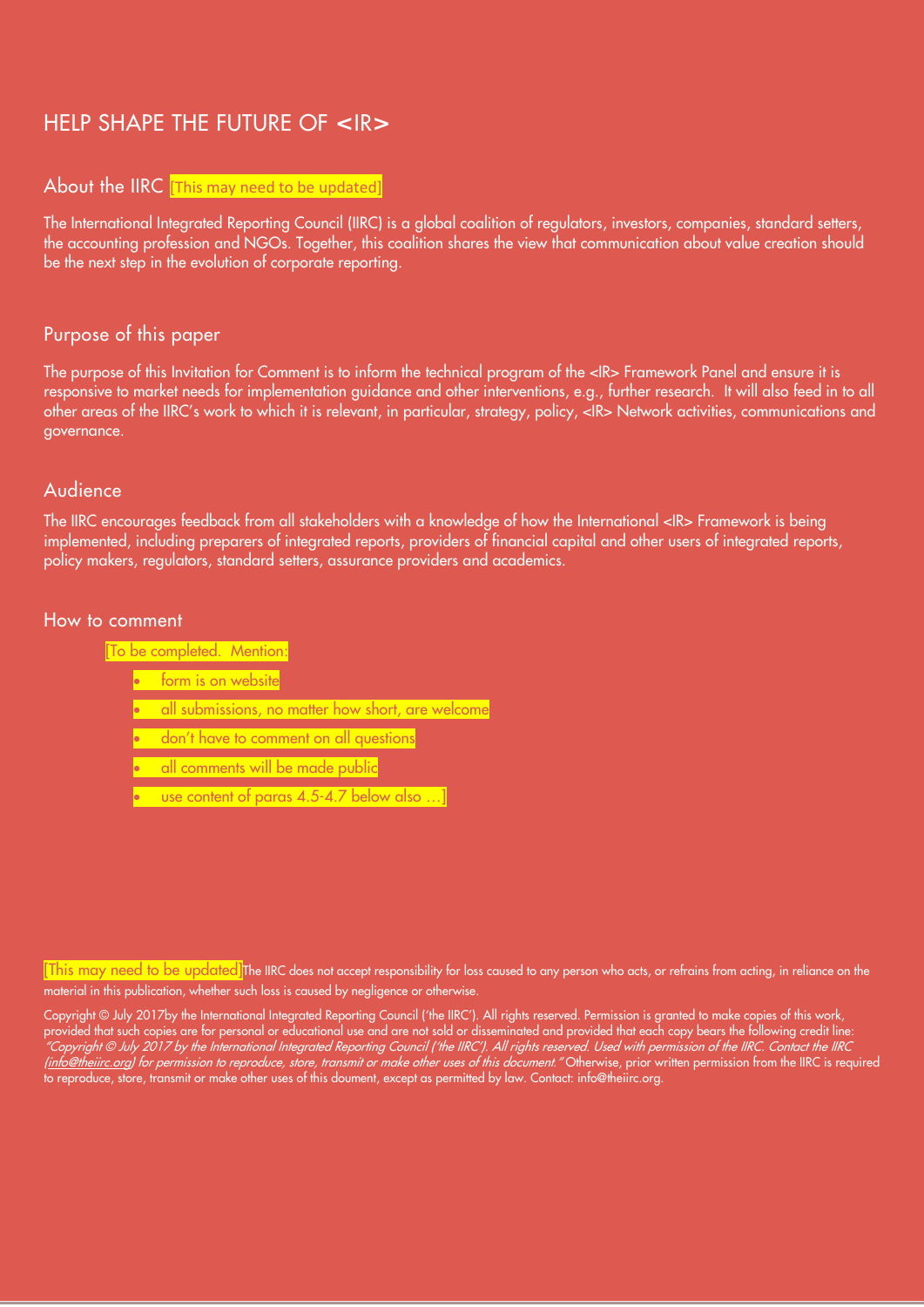# **CONTENTS**

#### 1. EXECUTIVE SUMMARY

|    | About <ir></ir>                                  |   |
|----|--------------------------------------------------|---|
|    | About the Framework                              |   |
|    | Implementation feedback                          |   |
| 2. | <b>ABOUT <ir></ir></b>                           | 5 |
|    | Vision                                           |   |
|    | Aims                                             |   |
|    | Corporate reporting norm                         |   |
|    | Integrated thinking                              |   |
| 3. | DEVELOPMENT OF THE FRAMEWORK                     | n |
|    | Purpose                                          |   |
|    | Development                                      |   |
| 4. | <b>IMPLEMENTATION FEEDBACK</b>                   |   |
|    | Statement by those charged with governance       |   |
|    | Multiple capitals                                |   |
|    | Connectivity and integrated thinking             |   |
|    | Key stakeholders' legitimate needs and interests |   |
|    | Materiality and value creation                   |   |
|    | Conciseness                                      |   |
|    | Business model - outputs and outcomes            |   |
|    | Other Guiding Principles                         |   |
|    | Other Content Elements                           |   |
|    | Other quality issues                             |   |
|    | Other incentives and barriers                    |   |
|    |                                                  |   |

[4](#page-3-0)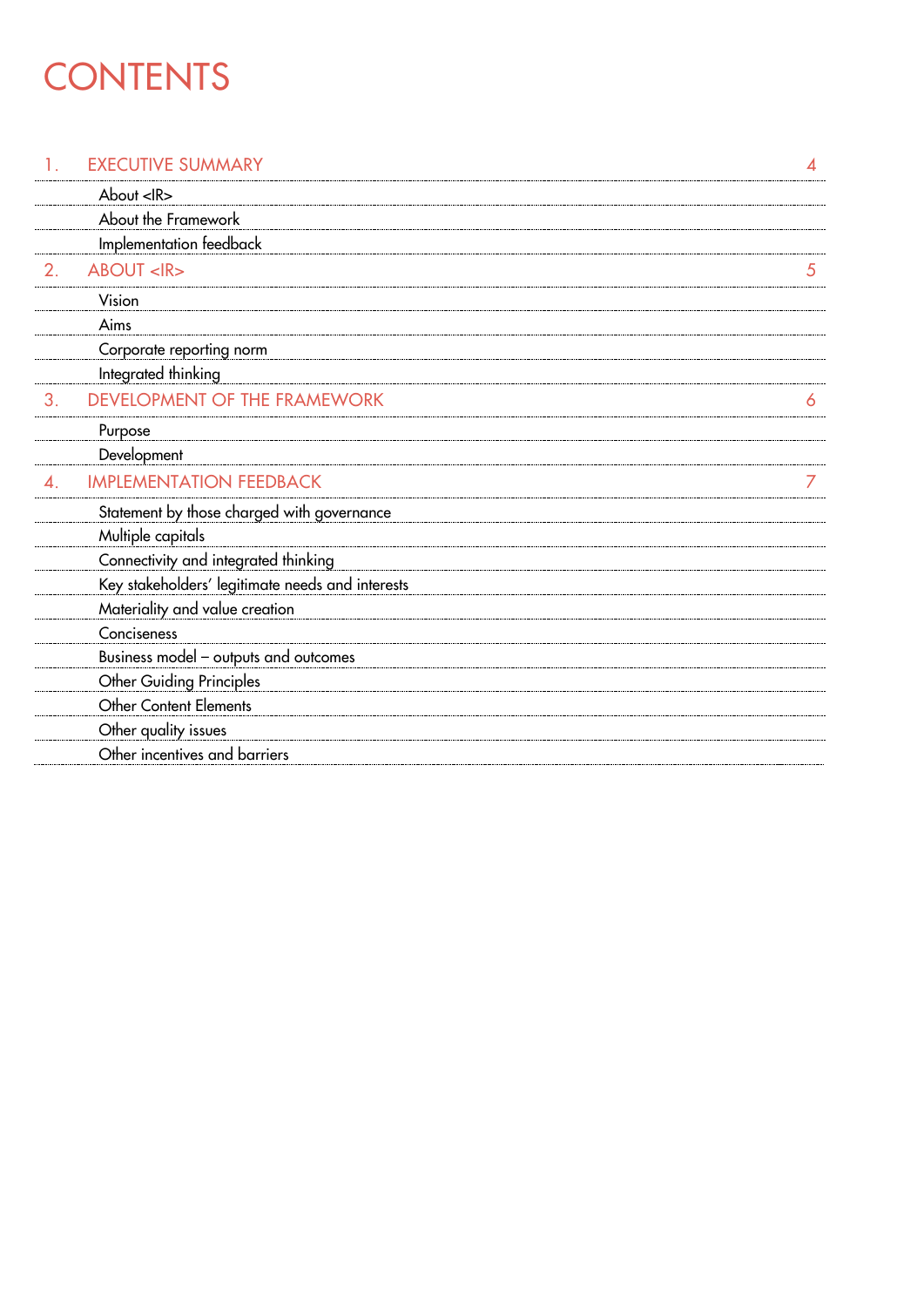# <span id="page-3-0"></span>1. EXECUTIVE SUMMARY

### About <IR> [This may need to be updated]

- 1.1 The IIRC's long term vision is a world in which integrated thinking is embedded within mainstream business practice in the public and private sectors, facilitated by <IR> as the corporate reporting norm.
- 1.2 <IR> is consistent with numerous developments in corporate reporting taking place within national jurisdictions across the world.
- $1.3$  <IR $>$  aims to:
	- Improve the quality of information available to providers of financial capital
	- Promote a more cohesive and efficient approach to corporate reporting
	- Enhance accountability and stewardship for the broad base of capitals
	- Support the creation of value over the short, medium and long term.
- 1.4 The cycle of integrated thinking and reporting, resulting in efficient and productive capital allocation, will act as a force for financial stability and sustainability.

#### About the Framework

- 1.5 The Framework was released in December 2013.
- 1.6 The purpose of the Framework is to establish Guiding Principles and Content Elements that govern the overall content of an integrated report, and to explain the fundamental concepts that underpin them.
- 1.6 Its development followed an extensive and rigourous due process.

### Implementation feedback

- 1.7 Now that stakeholders have over three years' experience with implementation of the Framework, the IIRC has decided to invite feedback on that experience to inform the technical program of the <IR> Framework Panel and ensure it is responsive to market needs for implementation guidance and other interventions, e.g., further research.
- 1.8 Comments received will also feed in to all other areas of the IIRC's work to which it is relevant, in particular, strategy, policy, <IR> Network activities, communications and governance.
- 1.9 All comments received will be made public on the IIRC's website after the closing date of this Invitation to Comment.
- 1.10 Your feedback is invited in response to the questions asked on pages X-Y about:
	- Statement by those charged with governance
	- Multiple capitals
	- Connectivity and integrated thinking
	- Key stakeholders' legitimate needs and interests
	- Materiality and value creation
	- **Conciseness**
	- Business model outputs and outcomes
	- **Other Guiding Principles**
	- **Other Content Elements**
	- Other quality issues
	- Other incentives and barriers.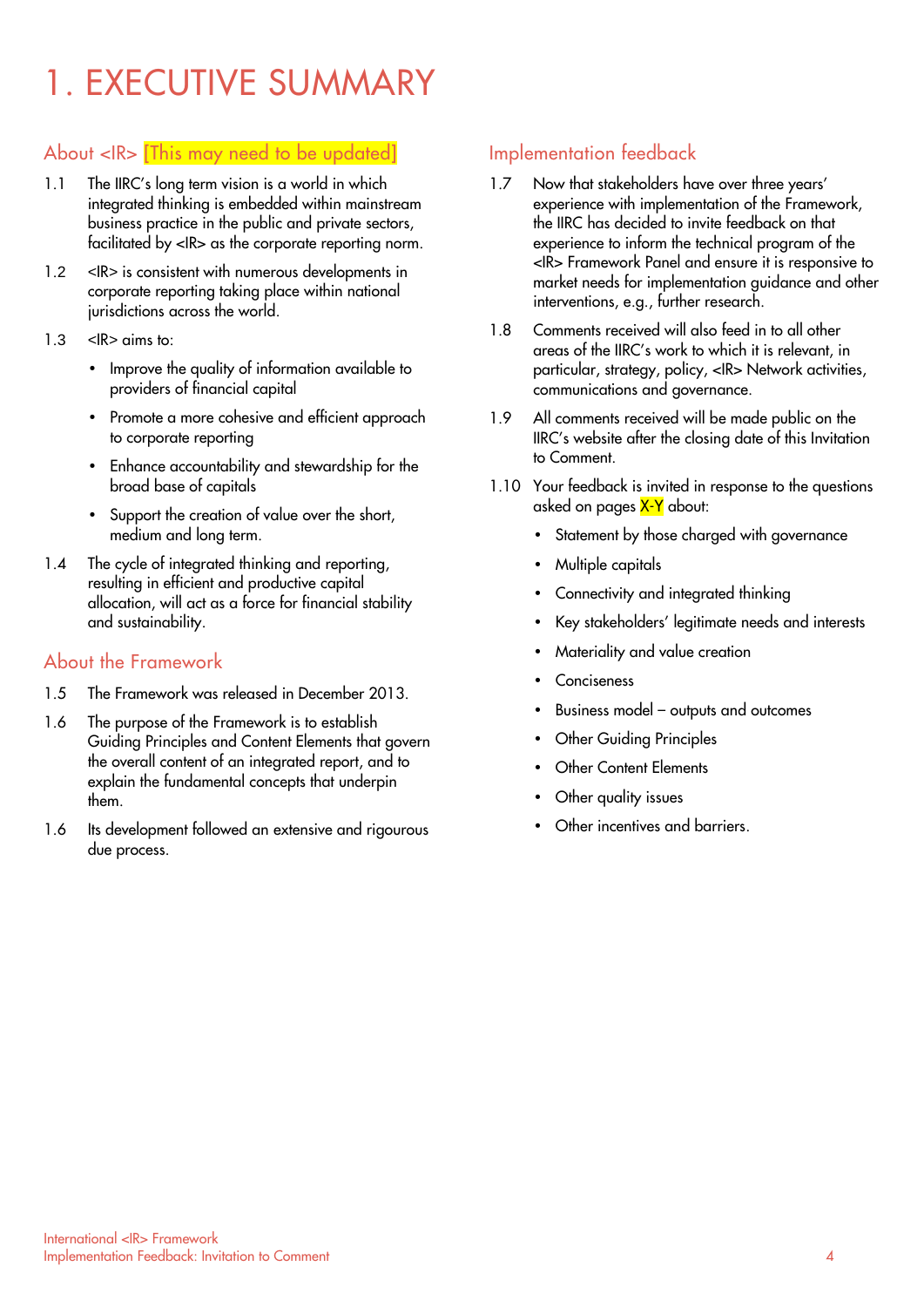# 2. ABOUT **<**IR**>** [This may need to be updated]

### Vision

2.1 The IIRC's long term vision is a world in which integrated thinking is embedded within mainstream business practice in the public and private sectors, facilitated by Integrated Reporting as the corporate reporting norm. The cycle of integrated thinking and reporting, resulting in efficient and productive capital allocation, will act as a force for financial stability and sustainability.

#### Aims

- $2.2 \times \mathbb{R}$  aims to:
	- Improve the quality of information available to providers of financial capital to enable a more efficient and productive allocation of capital
	- Promote a more cohesive and efficient approach to corporate reporting that draws on different reporting strands and communicates the full range of factors that materially affect the ability of an organization to create value over time
	- Enhance accountability and stewardship for the broad base of capitals (financial, manufactured, intellectual, human, social and relationship, and natural) and promote understanding of their interdependencies
	- Support integrated thinking, decision-making and actions that focus on the creation of value over the short, medium and long term.

#### Corporate reporting norm

- 2.3 <IR> is consistent with numerous developments in corporate reporting taking place within national jurisdictions across the world. It is intended that the International <IR> Framework (the Framework), which provides principles-based guidance for companies and other organizations wishing to prepare an integrated report, will accelerate these individual initiatives and provide impetus to greater innovation in corporate reporting globally to unlock the benefits of <IR>, including the increased efficiency of the reporting process itself.
- 2.4 It is anticipated that, over time, <IR> will become the corporate reporting norm. No longer will an organization produce numerous, disconnected and static communications. This will be delivered by the process of integrated thinking, and the application of principles such as connectivity of information.
- 2.5 <IR> is consistent with developments in financial and other reporting, but an integrated report also differs from other reports and communications in a number of ways. In particular, it focuses on the ability of an organization to create value in the short, medium and long term, and in so doing it:
	- Has a combined emphasis on conciseness, strategic focus and future orientation, the connectivity of information and the capitals and their interdependencies
	- Emphasizes the importance of integrated thinking within the organization.

### Integrated thinking

- 2.6 Integrated thinking is the active consideration by an organization of the relationships between its various operating and functional units and the capitals that the organization uses or affects. Integrated thinking leads to integrated decision-making and actions that consider the creation of value over the short, medium and long term.
- 2.7 Integrated thinking takes into account the connectivity and interdependencies between the range of factors that affect an organization's ability to create value over time, including:
	- The capitals that the organization uses or affects, and the critical interdependencies, including trade-offs, between them
	- The capacity of the organization to respond to key stakeholders' legitimate needs and interests
	- How the organization tailors its business model and strategy to respond to its external environment and the risks and opportunities it faces
	- The organization's activities, performance (financial and other) and outcomes in terms of the capitals – past, present and future.
- 2.8 The more that integrated thinking is embedded into an organization's activities, the more naturally will the connectivity of information flow into management reporting, analysis and decision-making. It also leads to better integration of the information systems that support internal and external reporting and communication, including preparation of the integrated report.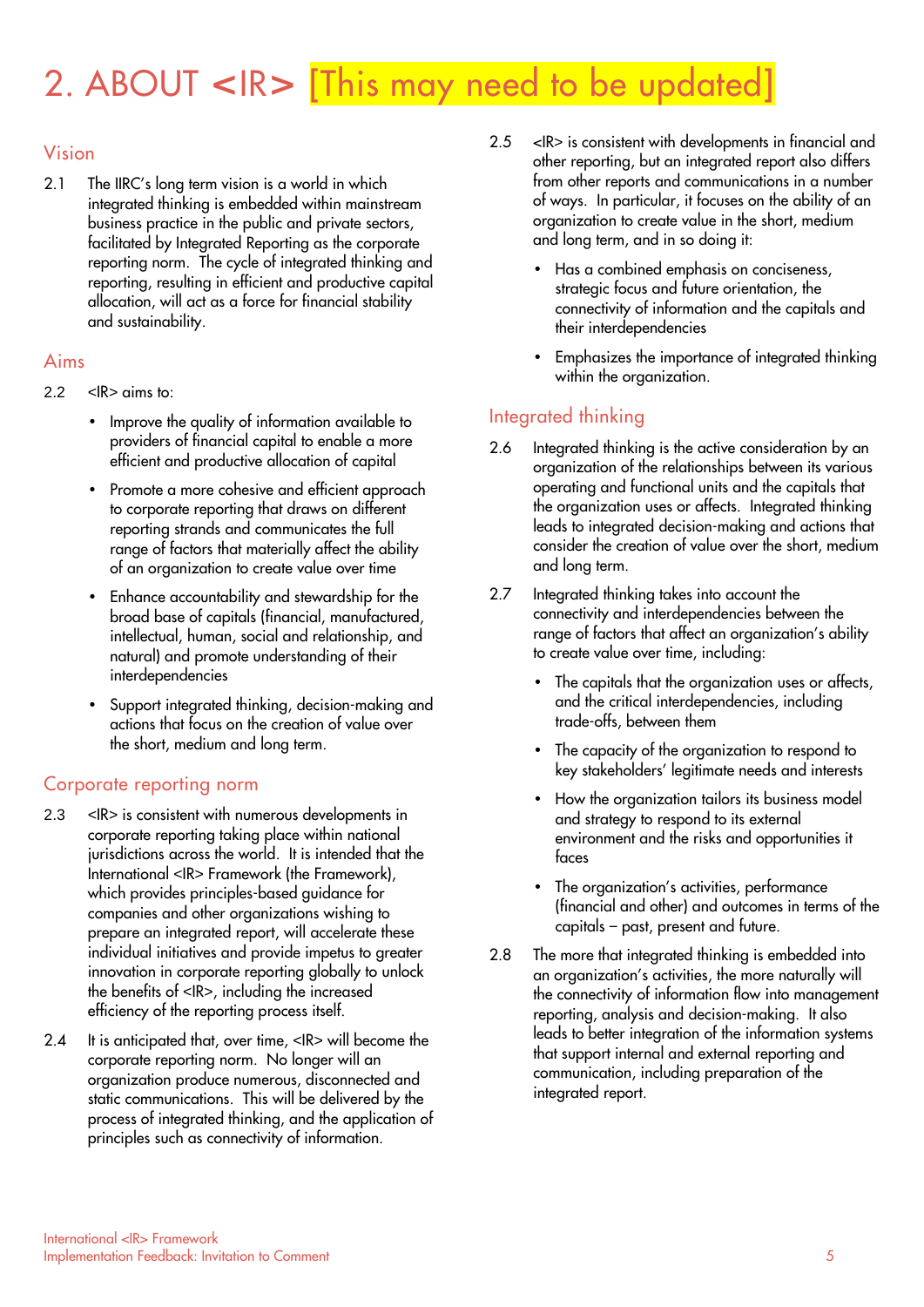# 3. ABOUT THE FRAMEWORK

3.1 The Framework was released in December 2013.

#### Purpose

- 3.2 The purpose of the Framework is to establish Guiding Principles and Content Elements that govern the overall content of an integrated report, and to explain the fundamental concepts that underpin them. The Framework:
	- Identifies information to be included in an integrated report for use in assessing the organization's ability to create value; it does not set benchmarks for such things as the quality of an organization's strategy or the level of its performance
	- Is written primarily in the context of private sector, for-profit companies of any size but it can also be applied, adapted as necessary, by public sector and not-for-profit organizations.

#### **Development**

- 3.2 Its development followed an extensive and rigourous due process and involved:
	- Release of an IIRC Discussion Paper<sup>[1](#page-5-0)</sup> in September 2011.
	- Analysis of feedback on the Discussion Paper
	- Discussions at IIRC Pilot Program conferences, webinars, and regional meetings, involving participants from both its Business Network and Investor Network
	- Research on business models, the capitals, connectivity, materiality, and value creation, conducted by IIRC Technical Collaboration Groups and published as a series of Background Papers<sup>[2](#page-5-1)</sup>
	- Publication of an Outline<sup>[3](#page-5-2)</sup> and then a Prototype Framework[4](#page-5-3)
	- Discussion at IIRC Working Group<sup>[5](#page-5-4)</sup> meetings, and out-of-session comments from Working Group members
	- Line-by-line review of numerous iterations and
- Extensive outreach activities around the world, including roundtables, seminars, presentations, and workshops.
- Release of a Consultation Draft in April 2013
- Analysis of  $359$  submissions<sup>7</sup>. Many of the submissions were from groups – when individuals and organizations named in group submissions are included, the total exceeds 600.

NEED TO CHECK (OR DELETE) ALL FOOTNOTES

<span id="page-5-0"></span> <sup>1</sup> *Towards Integrated Reporting – Communicating Value in the 21st Century* [www.theiirc.org/discussion-paper](http://www.theiirc.org/discussion-paper)<br>
<sup>2</sup> [http://www.theiirc.org/resources-2/framework-development/background-](http://www.theiirc.org/resources-2/framework-development/background-papers)

<span id="page-5-1"></span>[papers](http://www.theiirc.org/resources-2/framework-development/background-papers)<br>
<sup>3</sup>http://www.theiirc.org/2012/07/11/draft-framework-outline

<span id="page-5-2"></span>

<sup>&</sup>lt;sup>4</sup> <http://www.theiirc.org/prototype-of-the-international-ir-framework>

<span id="page-5-4"></span><span id="page-5-3"></span><sup>5</sup> <http://www.theiirc.org/the-iirc/structure-of-the-iirc/iirc-working-group>

 $\delta$  <http://www.theiirc.org/the-iirc/structure-of-the-iirc/technical-task-force>

<http://www.theiirc.org/consultationdraft2013>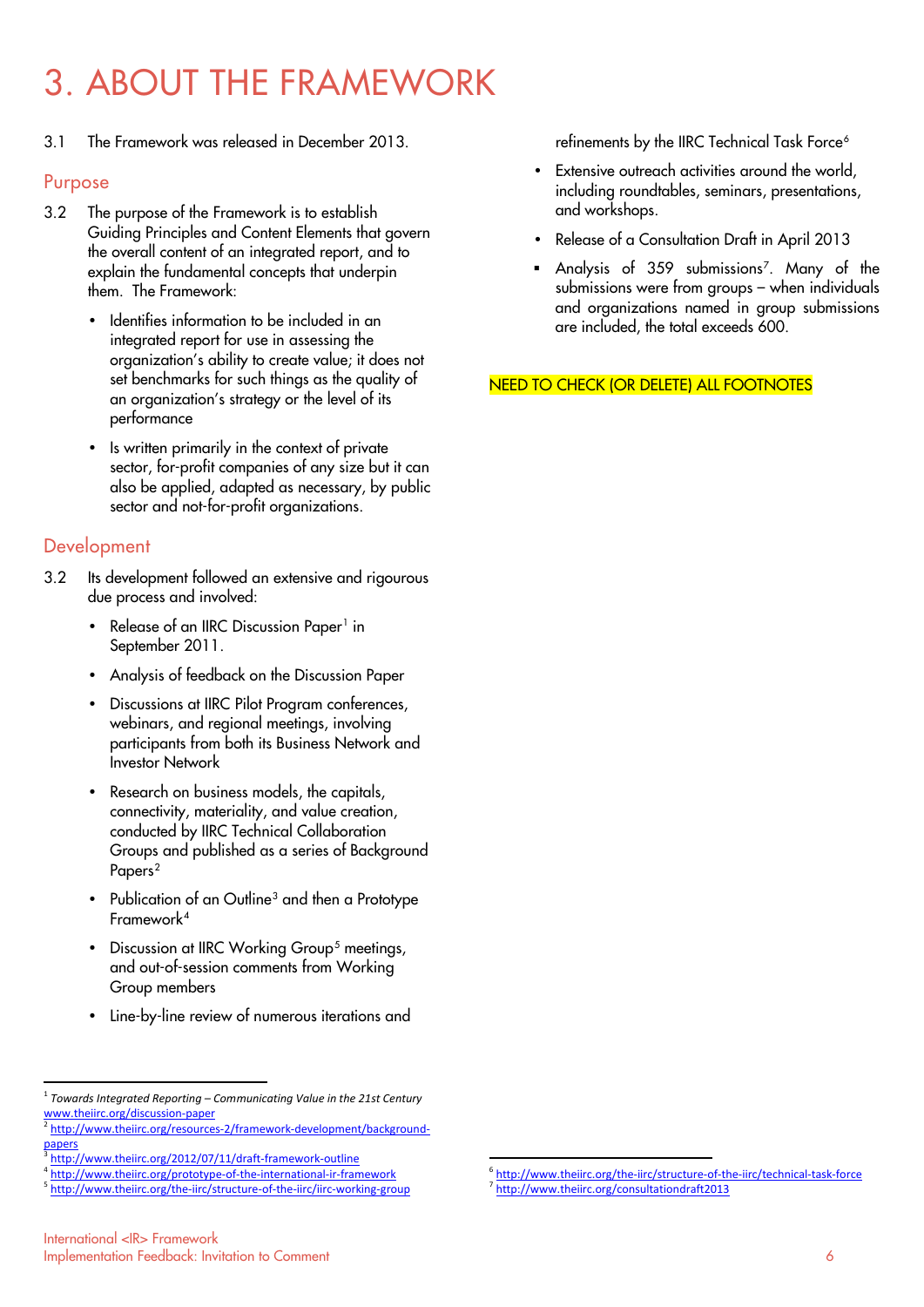- 4.1 Now that stakeholders have over three years' experience with implementation of the Framework, the IIRC has decided to invite feedback on that experience to inform the technical program of the <IR> Framework Panel and ensure it is responsive to market needs for implementation guidance and other interventions, e.g., further research.
- 4.2 Comments received will also feed in to all other areas of the IIRC's work to which it is relevant, in particular, strategy, policy, <IR> Network activities, communications and governance.
- 4.3 All comments received will be considered a matter of public record and will be posted on the IIRC's website after the closing date of this Invitation to Comment.
- 4.4 The IIRC encourages feedback from all stakeholders with a knowledge of how the International <IR> Framework is being implemented, including preparers of integrated reports, providers of financial capital and other users of integrated reports, policy makers, regulators, standard setters, assurance providers and academics.
- 4.5 Feedback should be submitted on the form on the IIRC's website at [www.integrtaedreporting.org/XXX.](http://www.integrtaedreporting.org/XXX) That form includes each of the questions below as well as a section for any preliminary or introductory comments that respondents would like to make (e.g. if the response is the result of a focus group, who attended the focus group).
- 4.6 The IIRC welcomes comments on all matters related to the implementation of the Framework. The questions below have been formulated to address key issues identified through preliminary research conducted or reviewed by the IIRC (Qs 1-7). Four "catch-all" questions have also been included to accommodate other feedback that respondents might like to provide (Qs 8-11)..
- 4.7 Comments are most helpful when they refer to specific paragraphs in the Framework (where relevant), include the reasons for the comments, and make specific suggestions to address issues identified.

### Statement by those charged with governance

4.7 The Framework requires an integrated report to include a statement from those charged with governance that: acknowledges their responsibility for ensuring the integrity of the report and that they that they have applied their collective mind to its preparation and presentation; and provides their conclusion about its compliance with the Framework. A transitionary time of two reporting cycles is

International <IR> Framework Implementation Feedback: Invitation to Comment 7

allowed for inclusion of such a statement, during which a report is required to explain what role those charged with governance played in its preparation and presentation and what steps are being taken to include such a statement in future.

4.8 #There appear to be numerous instances of integrated reports that are presented substantially in in accordance with the Framework except that such a statement is missing or does not include all the elements required by para. 1.20.

> Q1a. What are your observations regarding the inclusion in integrated reports of a statement by those charged with governance?

Q2b. What, if anything, should be done and by whom to improve this aspect of implementation?

### Multiple capitals

- 4.9 The Framework states that "All organizations depend on various forms of capital for their success" (para.2.10) and notes that one of the aims of <IR> is to "Enhance accountability and stewardship for the broad base of capitals (financial, manufactured, intellectual, human, social and relationship, and natural) and promote understanding of their interdependencies" (page 2).
- 4.10 There are many references to the capitals throughout the Framework, including:
	- requirements to provide insight into how the organization's strategy relates its use of and effects on the capitals (para. 3.3) and to report on performance in terms of effects on the capitals (para. 4.30)
	- guidance that disclosures about the capitals are determined by their effects on the organization's ability to create value over time (rather than whether or not they are owned by the organization) and include the factors that affect their availability, quality and affordability (para. 4.54).
- 4.11 #Some aspects of the capitals appear to be better reported on that others such as the relationship aspects of social and relationship capital (para. 2.15) and trade-offs between capitals owned by the organization and those owned by others or not at all (para. 4.56).

Q2a. What are your observations regarding reporting on the multiple capitals approach in integrated reports?

Q2b. What, if anything, should be done and by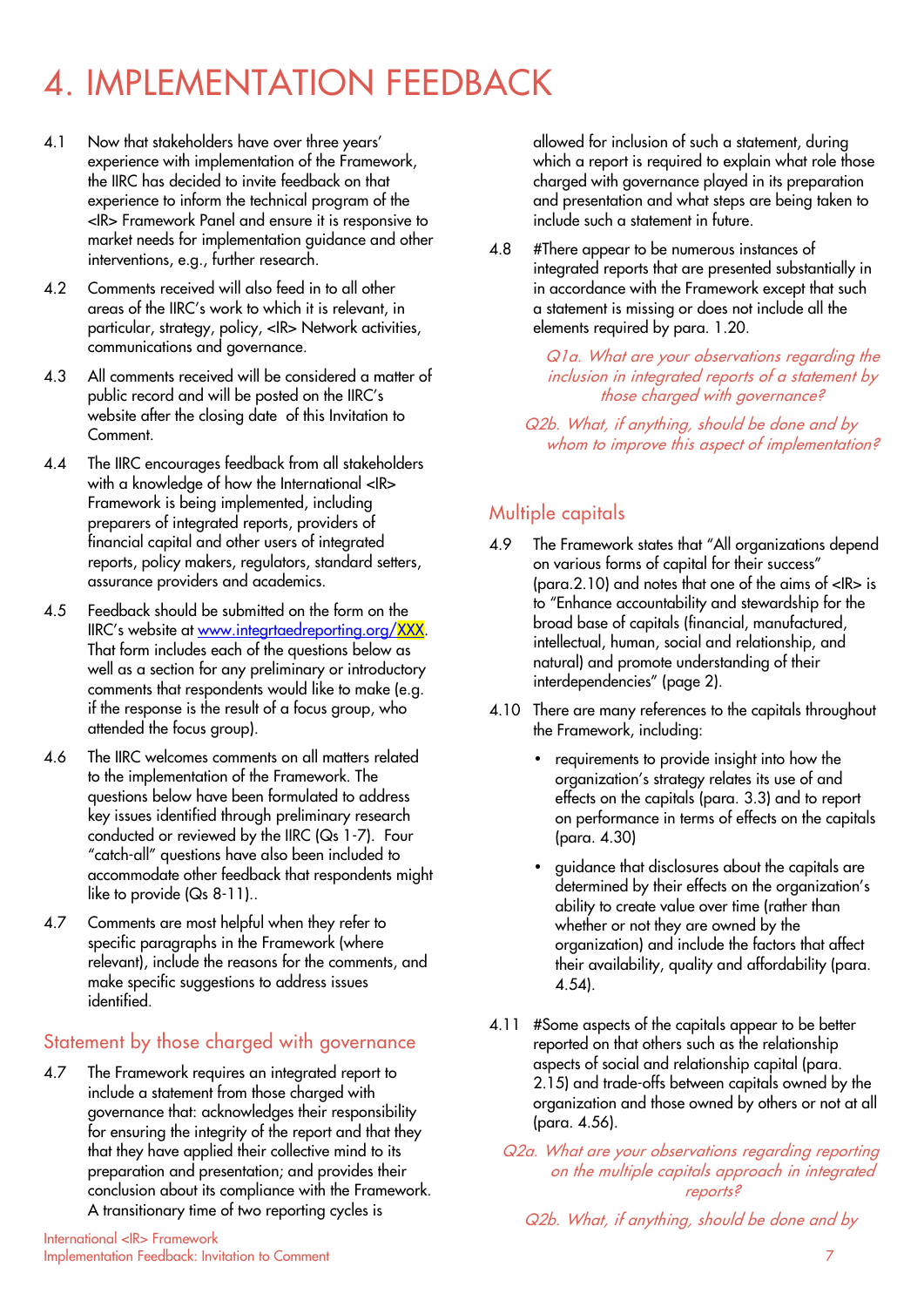whom to improve this aspect of implementation?

### Connectivity and integrated thinking

- 4.12 The Framework notes that one of the aims of <IR> is to "Support integrated thinking, decision-making and actions that focus on the creation of value over the short, medium and long term" (page 2). Integrated thinking is "The active consideration by an organization of the relationships between its various operating and functional units and the capitals that the organization uses or affects" (page 33).
- 4.13 While the extent and quality of an organization's integrated thinking can be difficult to judge, the connectivity of information in its integrated report can provide some insight; as the Framework notes: "The more that integrated thinking is embedded into an organization's activities, the more naturally will the connectivity of information flow into management reporting, analysis and decision-making, and subsequently into the integrated report "(para. 3.7).
- 4.14 The guidance to the requirement about connectivity of information notes that key forms include the connectivity between:
	- the Content Elements
	- the past, present and future
	- the capitals
	- financial information and other information
	- quantitative and qualitative information
	- management information, board information and information reported externally.

Q3a. What are your observations regarding connectivity in integrated reports and the implementation of integrated thinking in organizations adopting <IR>?

Q3b. What, if anything, should be done and by whom to improve this aspect of implementation?

#### Key stakeholders' legitimate needs and interests

- 4.15 The Framework requires an integrated report to "provide insight into the nature and quality of the organization's relationships with its key stakeholders, including how and to what extent the organization understands, takes into account and responds to their legitimate needs and interests" (para. 3.10).
- 4.16 #While many integrated reports identify key

International <IR> Framework Implementation Feedback: Invitation to Comment 8

stakeholders and describe aspects of the nature and quality of the organization's relationships with them, it appears to be less common for reports to clearly articulate how and to what extent the organization understands, takes into account and responds to key stakeholders legitimate needs and interests.

Q4a. What are your observations regarding the identification in integrated reports of the legitimate needs and interests of key stakeholders and how they are being taken into account and responded to?

Q4b. What, if anything, should be done and by whom to improve this aspect of implementation?

#### Materiality and value creation

- 4.17 The Framework requires an integrated report to answer the question " How does the organization determine what matters to include in the integrated report … ?" (para. 4.40), which involves disclosures about the organization's materiality determination process (para 4.42).
- 4.18 There is considerable guidance in the Framework about materiality (paras. 3.18-3.35 and 4.50-4.52), all of which is premised on the definition of material/materiality: "A matter is material if it could substantively affect the organization's ability to create value in the short, medium or long term" (page 33).
- 4.19 A key feature of this definition is that it requires the organization to view materiality through a value creation lens, where value is interpreted as having two interrelated aspects – value created for:
	- the organization itself
	- others.

This focus on value creation is an essential element of <IR> (see [Statement of Common Principles of](http://corporatereportingdialogue.com/wp-content/uploads/2016/03/Statement-of-Common-Principles-of-Materiality1.pdf)  [Materiality of the Corporate Reporting Dialogue](http://corporatereportingdialogue.com/wp-content/uploads/2016/03/Statement-of-Common-Principles-of-Materiality1.pdf) and Materiality in <IR>: Guidance for the preparation of [integrated reports\)](http://integratedreporting.org/wp-content/uploads/2015/11/1315_MaterialityinIR_Doc_4a_Interactive.pdf).

- 4.20 #A number of reports identified as integrated reports appear to apply a different lens when making materiality decisions, including:
	- Influence on stakeholders
	- Importance to investors
	- Importance to others
	- Influence on external decisions
	- Social and environmental focus.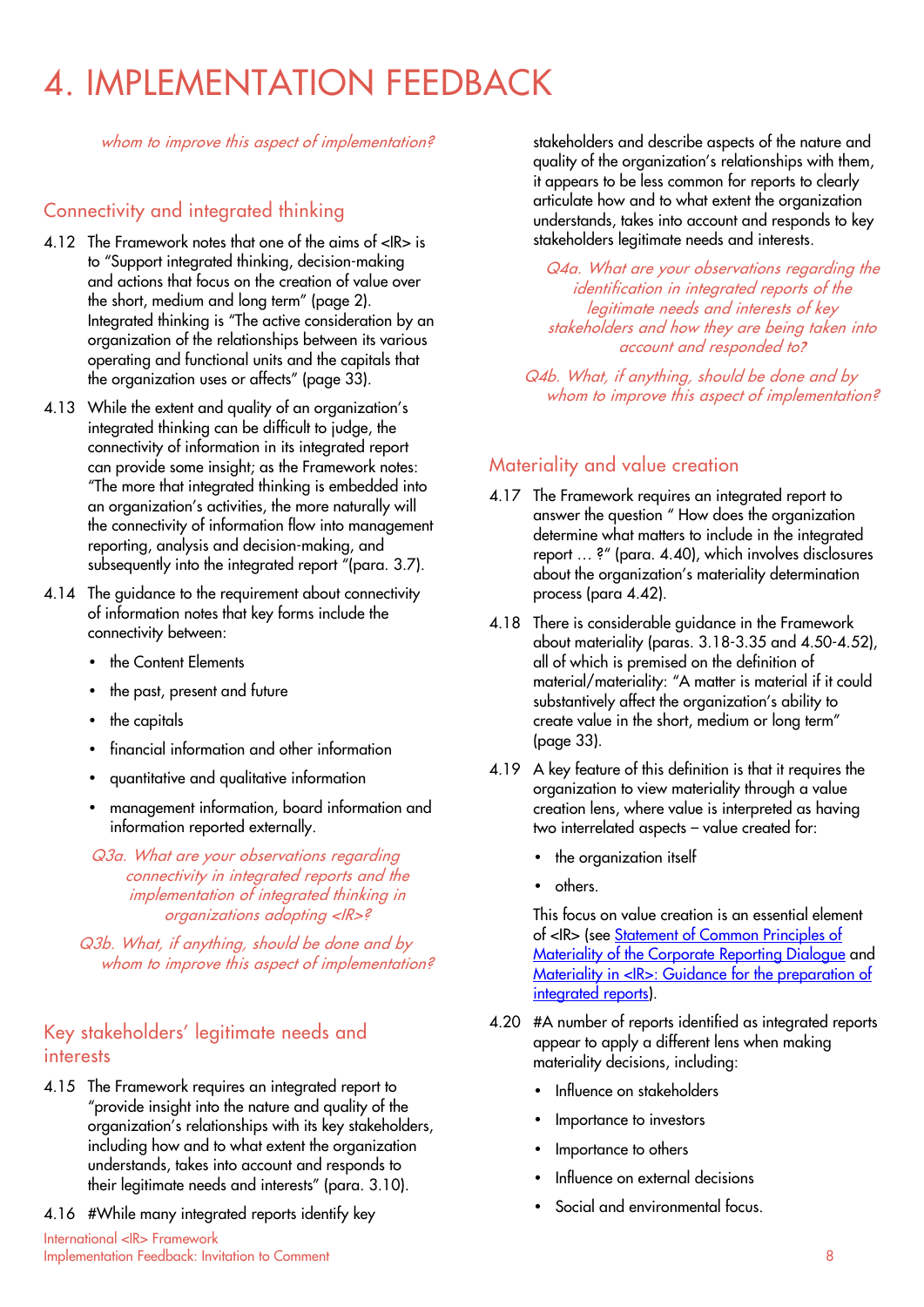Q5a. What are your observations regarding application of the value creation lens to materiality decisions?

Q5b. What, if anything, should be done and by whom to improve this aspect of implementation?

#### **Conciseness**

- 4.21 The Framework requires an integrated report to be concise (paragraph 3.36). Few, if any, other reporting frameworks/standards include an explicit requirement about conciseness.
- 4.22 The Framework does not define "conciseness", or offer a benchmark with respect to report length. Rather, the guidance to the conciseness requirement states that a report "includes sufficient context to understand the organization's strategy, governance, performance and prospects without being burdened with less relevant information", refers to the need for balance "between conciseness and the other Guiding Principles, in particular completeness and comparability" and provides a number of pointers that can help achieve conciseness (paragraphs 3.3 and 3.38).
- 4.23 #Although not universally true, it appears that integrated reports become more concise as organizations gain more experience with applying the Framework.

Q6a. What are your observations regarding the conciseness of integrated reports?

Q6b. What, if anything, should be done and by whom to improve this aspect of implementation?

#### Business model – outputs and outcomes

- 4.24 The Framework requires an integrated report to answer the question "What is the organization's business model?" (para. 4.10). An organization's business model is "its system of transforming inputs, through its business activities, into outputs and outcomes that aims to fulfil the organization's strategic purposes and create value over the short, medium and long term" (para. 4.10).
- 4.25 The Framework's Glossary defines outputs as "an organization's products and services, and any byproducts and waste" and .outcomes as "the internal and external consequences (positive and negative) for the capitals as a result of an organization's business activities and outputs" (page 33).
- 4.26 #While many integrated reports include a discussion

of the organization's business model, reporting on outcomes and distinguishing them from outputs appears to be challenging for some.

Q7a. What are your observations regarding the reporting on an organization's business model, in particular with respect to outputs and outcomes?

Q7b. What, if anything, should be done and by whom to improve this aspect of implementation?

### Other Guiding Principles

- 4.27 The Framework identifies seven Guiding Principle. Four of these are the subject of questions above above (Connectivity of information, Stakeholder relationships, Materiality and Conciseness – please include comments about them in your answers to questions 3, 4, 5 and 6 respectively, rather than here). The remaining three are:
	- Strategic focus and future orientation
	- Reliability and completeness
	- Consistency and comparability.

Q8a. What are your observations regarding application of these three Guiding Principles in integrated reports?

Q8b. What, if anything, should be done and by whom to improve this aspect of implementation?

#### Other Content Elements

- 4.28 The Framework identifies seven Content Elements. Four of these are mentioned above (please include comments about Business Model in your answers to question 7, rather than here). The remaining six are:
	- Organizational overview and external environment
	- Governance
	- Risks and opportunities
	- Strategy and resource allocation
	- Performance
	- Outlook
	- Q9a. What are your observations regarding how the six Content Element are reported in integrated reports?

Q9b. What, if anything, should be done and by whom to improve this aspect of implementation?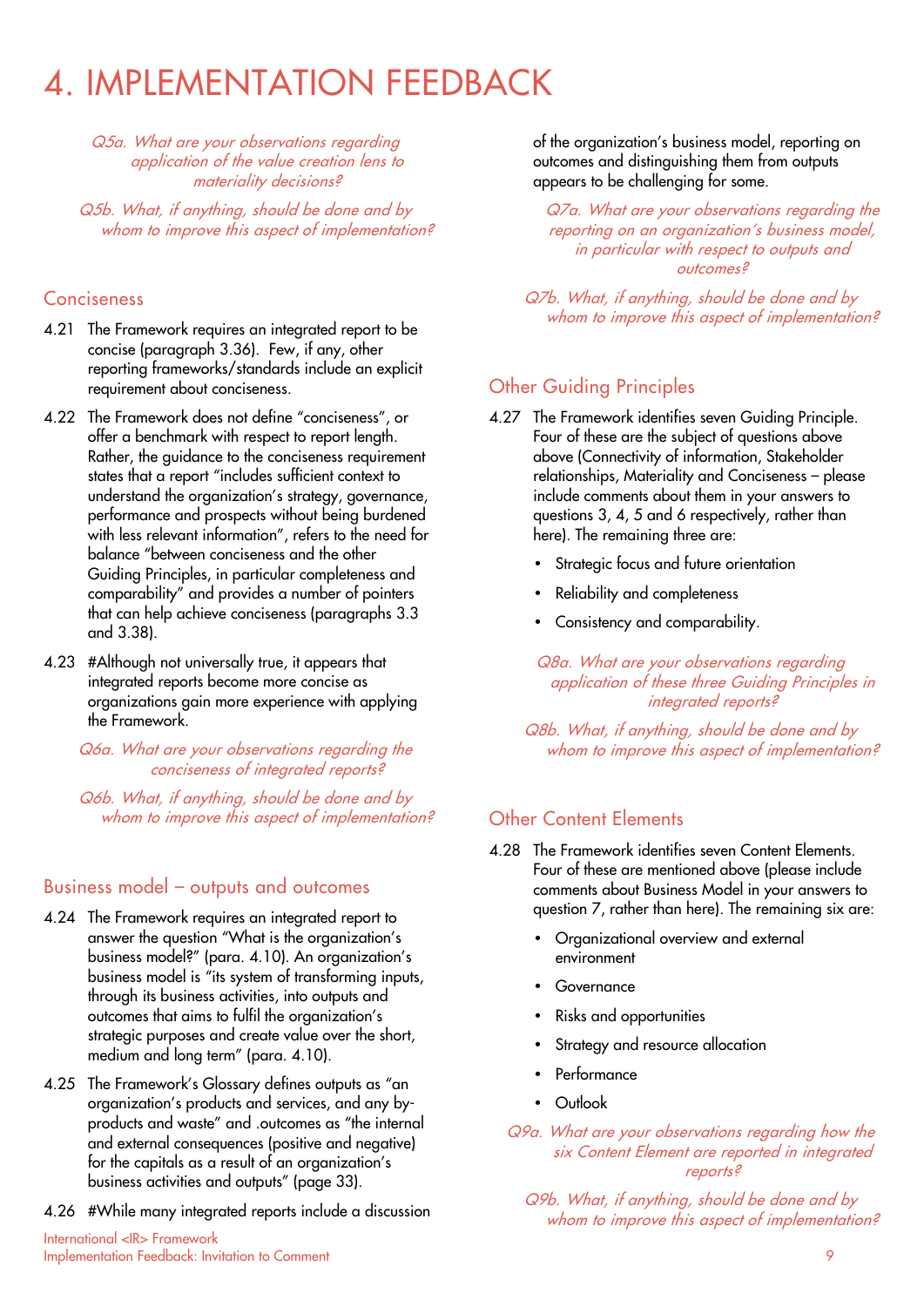#### Other quality issues

Q10a. What are your observations regarding the quality of integrated reports not covered by other questions?

Q10b. What, if anything, should be done and by whom to improve this aspect of implementation?

#### Other incentives and barriers

Q11a. What are your observations regarding incentives and barriers to the implementation of the Framework not covered by other questions, including the extent to which they:

- are jurisdiction-specific
- particularly apply to either large or small organizations
- particularly apply in the private, public or notfor-profit sectors
- particularly apply to organizations at different stages of the <IR> "journey"?
- Q11b. What, if anything, should be done and by whom to improve this aspect of implementation?